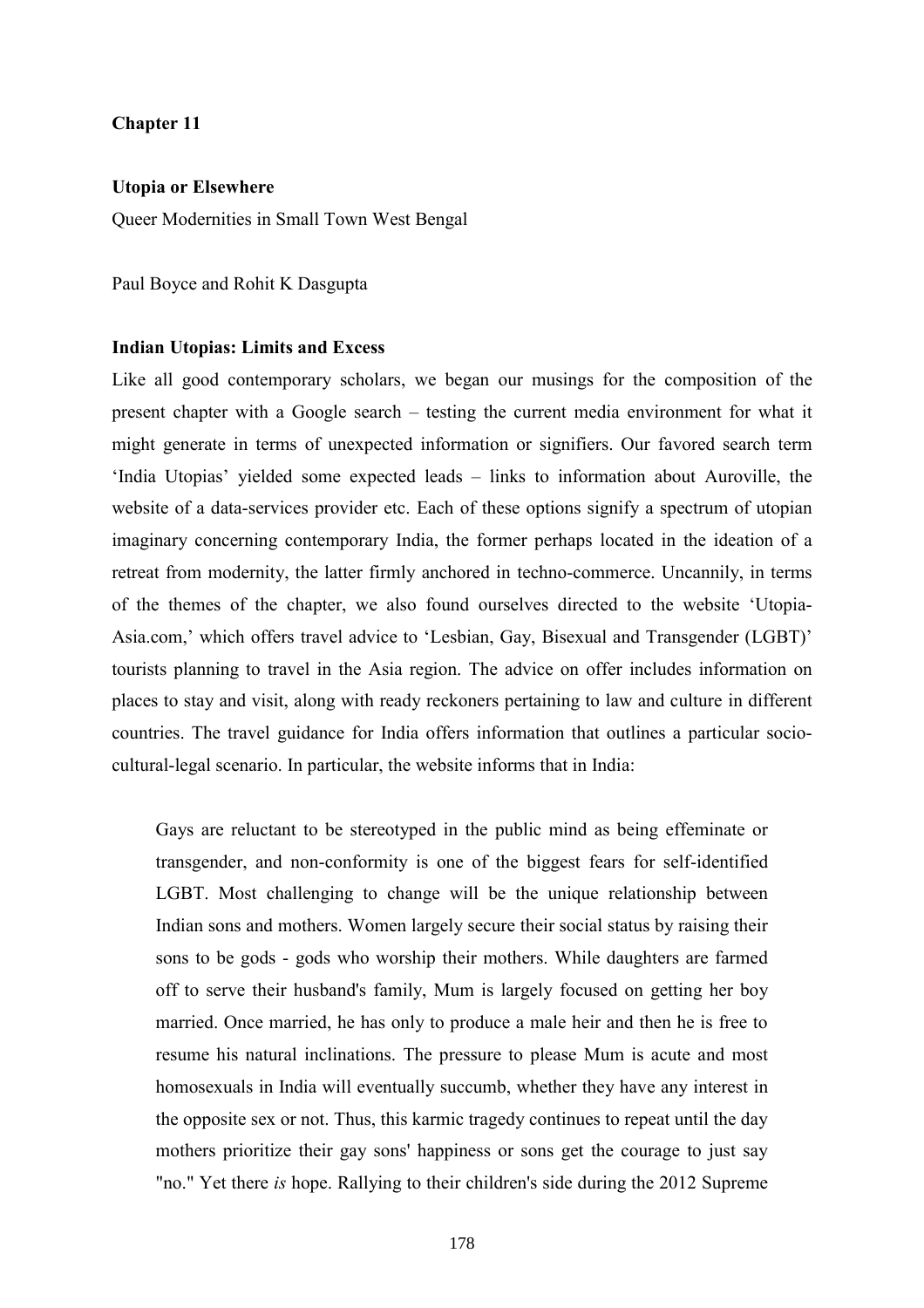Court review of the Delhi High Court's overturn of the buggery law, Indian television viewers got to hear some radical words from a large group of parent's who chastised opponents - "how dare you say the ruling is anti-family! We *are* the families." (*Utopia-Asia*, n.p)

The Indian socio-cultural situation is described on the Utopia Asia web-site as one in which 'change' in respect of an assumed aspiration for an 'out' and self-identified same-sex desiring and practicing subject might be hard to bring about because of a particularly static psychocultural circumstance. In this version of South Asian culture family and kinship is not only analytically central but also located in an alternative to an oedipal psycho-drama in which the mother-son relation prevails over and above a narrative of mother-son love being interceded by the son's realization of a mother-father eroticism (Nandy 2009).

The archetypical nature of this psychoanalytic framing of sexuality offers a version of culture that might be imagined as both fixed and excessive; fixed in the sense that it is portrayed as psycho-dynamically intrinsic within a narrative of cultural particularity, but excessive in that the affective connection between mother and son is portrayed as overly enduring and problematic. This erotic attachment is seen to intercede into other desires, whereby the son, on marriage, might produce a child, after bearing which he might then turn back to his 'natural inclinations,' as Utopia-Asia would have us believe. In this sense the South Asian male is portrayed as perhaps always already a queer subject, whose attachment to the mother accents insinuations of inclinations toward same-sex erotic attachment (Osella and Osella 2006).

Against this background, in this chapter, which is based on ethnographic research conducted in small towns in West Bengal, India', we are interested in the symbiosis of intimate and everyday lives with wider socio-economic processes among people of same-sex desiring experience. We focus on how such processes connect to aspirations for intimate relationships, both same-sex sexual relations and connections to community and kin (Boyce 2013). Our particular focus is to move away from the growing work on same sex desires in the larger more cosmopolitan sites of urban India (Dasgupta, 2014; Dasgupta, 2015; Dasgupta, forthcoming; Shahani, 2008) and to instead examine the everyday tensions and practices of sociality and same-sex intimacy in peri-urban Bengal as such life-worlds may relate to ideas of urban self-realization or otherwise. In turn this work engenders wider questions about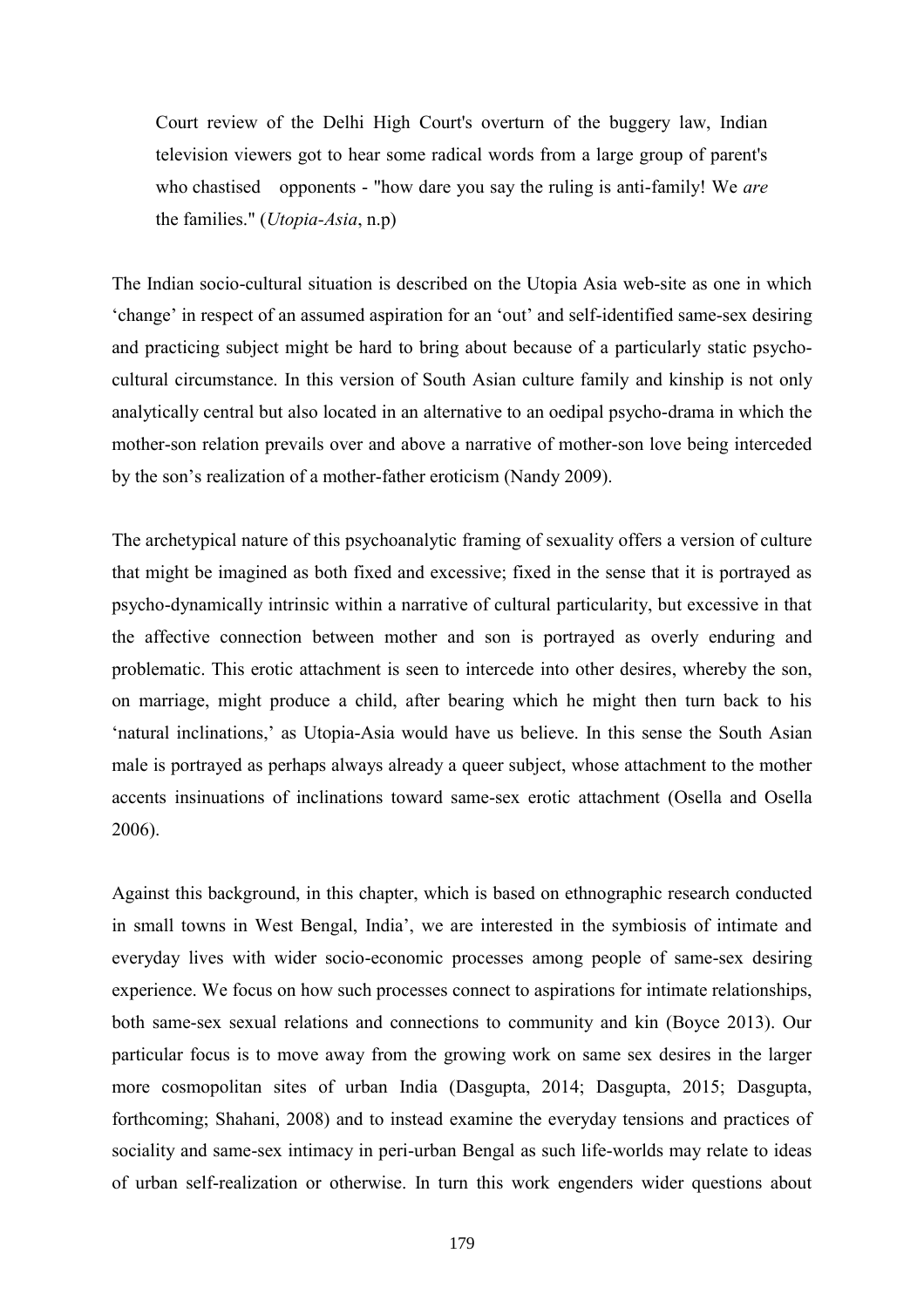queer utopian imaginaries and ways of imagining relations between 'queer subjects' and others in the wider context of contemporary India.

We especially take up concerns around contemporary 'liveable lives' (Banerjea, Browne, Bakshi and Ghosh, 2016) and social visibility for same-sex desiring subjects. A prevailing narrative of queer life-trajectories, in India and elsewhere, has been oriented around escape from small towns to larger and potentially more anonymous cities (Barton, 2013, Weston 1995), where a sense of freedom from heteronormative social mores and familial obligations may be imagined and experienced. Migration to big cities has been imagined both geographically and temporally – cosmopolitan centers offering not only anonymity and potential social venues for queer subjects, but also a seemingly more modern outlook and attitude wherein same-sex desires might more readily find expression. Engebretsen (2012: 194) argues that sexual marginality 'as identity, discourse and sub cultural community' provides an ideal place for interrogating issues of anthropological methodology and ethics and such research provides the means to re-evaluate how ethnographic knowledge of sexual cultures is produce.

In this context we consider the narratives of the subjects presented in this chapter as potentially undergirded by themes of excess, which trouble urban-oriented queer utopian narratives. We explore the themes of queer utopia as an embodiment and spatiality that might exceed containment within the hyper social-visibility of small towns (where many people know one another), but also in terms of big cities as excessive domains - big enough to contain social difference and diversity. We also seek to problematize the spatial-temporal and psychodynamic underpinnings of such narratives to open up questions pertaining to where, when and in what terms same-sex sexual life-worlds might be realized. Considering these themes as they relate to the aspirations of some of our small-town interlocutors in West Bengal we are also interested in how such migratory narratives might have led to an invisibility of same sex experience *within* local and regional histories – small towns, and their close natal ties, being cast as sites of origination and departure in many mainstream queer narratives as opposed to the actual mise en scene of queer life-worlds.

## **Space, Future, Child**

To preface the ethnographic context of our analysis it us useful to recall that spatial imaging has been intrinsic to utopian thought. Oscar Wilde's oft-cited cartographic metaphor for the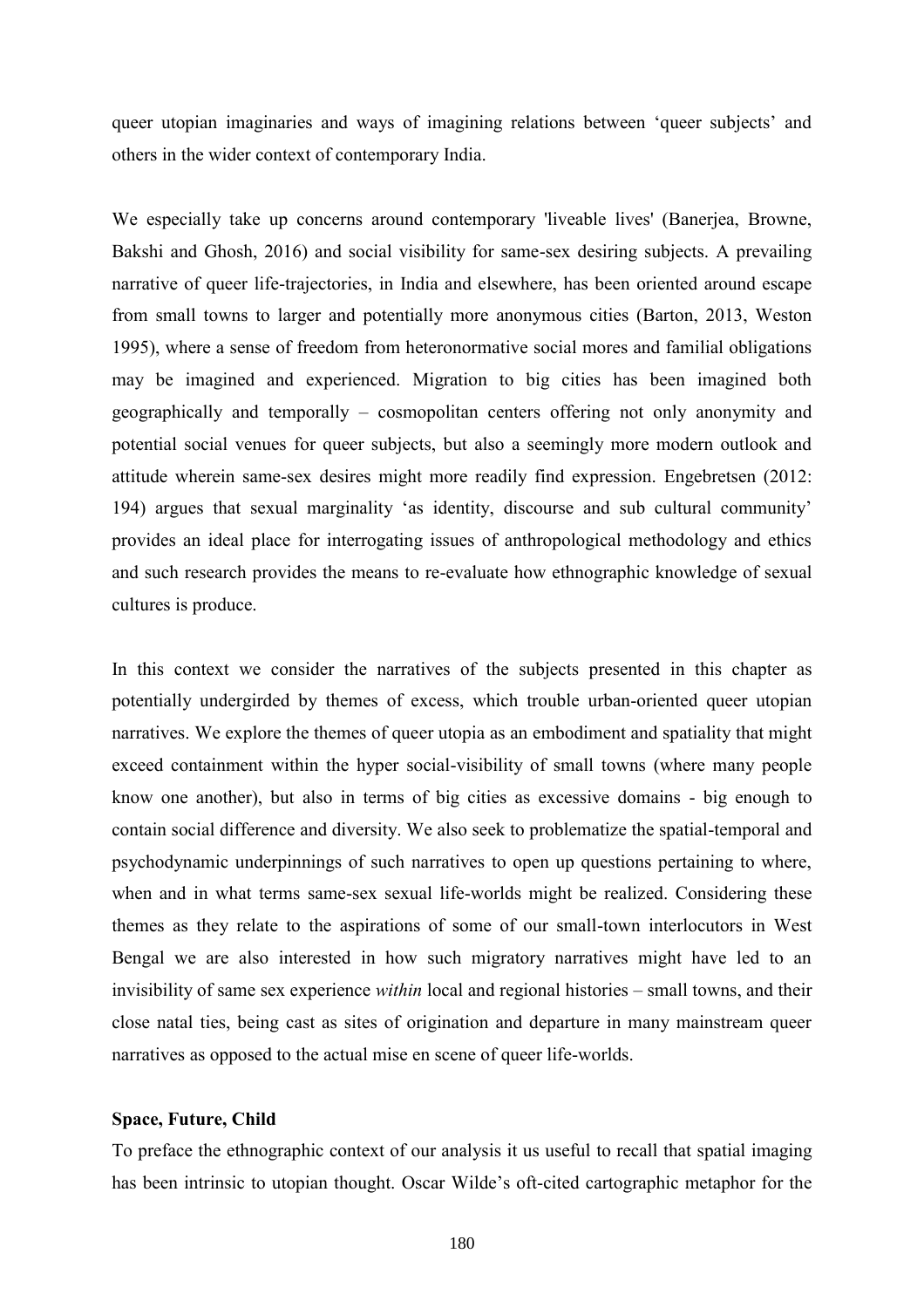imagining of a world without utopias points to a seeming romantic validation of utopian ideals as connected to progress (and which might be read in conjunction with ideas that conflate queer futurities with urban locales – a kind of 'elsewhere' for our small town informants):

A map of the world that does not include Utopia is not worth even glancing at, for it leaves out the one country at which Humanity is always landing. And when Humanity lands there, it looks out, and, seeing a better country, sets sail. Progress is the realisation of Utopias' (Wilde, 1891: n.p).

This is a vision wherein humanity might be achieved via a version of socialism that attaches a view of fully realized individuals to aesthetic ideals – humanity liberated form mundane labor and poverty to pursue arts and leisure. For Wilde utopian imaginary was connected to artistic humanism in these terms. He outlined an ideal of progress not in the sense of restless socioeconomic advancement but out of a commitment to an aesthetic ideal. This schema played with prevailing ideas of Wilde's era, evoking progress but purposefully locating that outside logics of capitalist, abstract utopianism.

Utopian thought and politics has been critiqued for abstraction, by Ernst Bloch, or for example, for presenting an idealized form of escape; a projective dream engendered out of capitalism and its estrangements and discontent, rather than actual political goals (Bloch, 1986). Predating Bloch, but in sympathetic terms, Wilde's utopian writing was founded on a critique of abstract utopia too and on a concrete principle of change. He sees change as a condition of human existence, where nothing is permanent. It is in the recognition of this that we might see in Wilde ideals of futurity as always already located in the reality of the present, and its discontents. His ideal of utopia might be said to signify that to which we may aspire but never realize. Arriving at utopia, in any present moment, is to experience a realization that in its own becoming emerges as mundane. Utopia, in these terms, always shimmers on the horizon; indeed, it may be defined *as* the horizon - a phantasm, always elsewhere.

The cartographic element of Wilde's utopia connects to Thomas More's originary Utopian narrative. For More, Utopia was imagined in geographic terms – an imaginary island that by its nature might never be arrived at, and which upon arrival might anyway not live up to its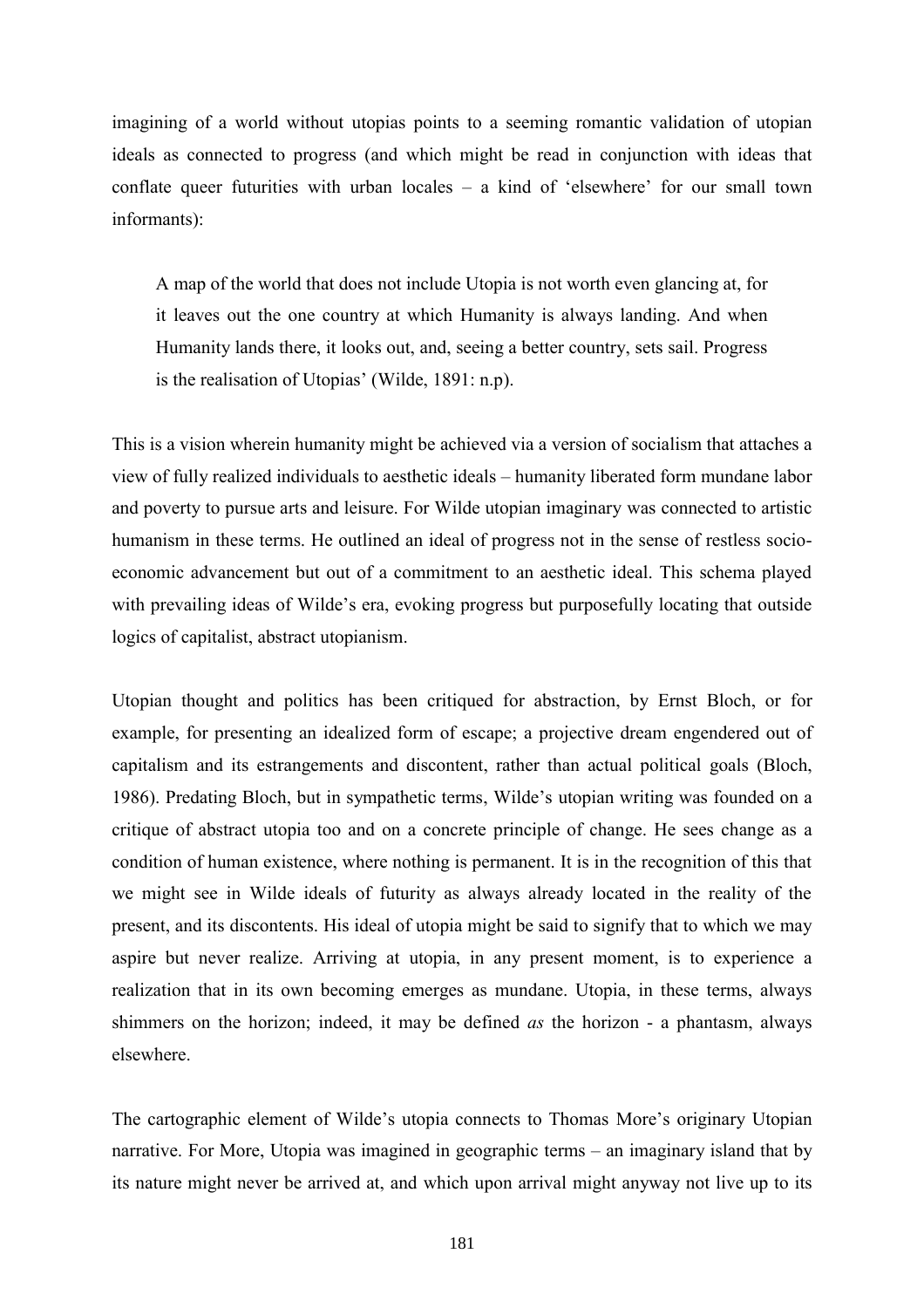ideals. This spatial-temporal imagining provides a metaphorical resonance, linking queer lifeworld perspectives, and theorization of utopia and excess (for example in India or elsewhere).

This schema reverses the logic of capitalist individualism to conceive of capital as that that quashes individual potentiality against the liberatory potential of socialism – and of course the lineages and contemporary connections are evident (also see Eagleton, 2011). But this is a logic that might now read as flawed against the background of contemporary aspirational ideals, which within the increasingly hegemonic flow of neo-liberal market ideals anchor individual realization to the acquisition of prosperity in other terms – to market imaginaries and forces; the attainment of dreams through consumption.

If utopian ideals are a necessary or inexorable effect of the inevitability of discontent in the present – the ephemera of dissatisfaction - they might pertain especially to queer imaginaries. Queer perspectives on futurity have accented the unrealizable conditions for queer life-worlds in the present. A queer utopian view might emerge in these terms as an affective attachment to a better life, even if that life remains out of reach, this perhaps being the condition of its projected romantic existence. Jose Esteban Munoz' polemic on queer utopianism, as a critical instance, might be conceived after this kind of futurist perspective; an evocation of political and life-world conditions yet to come because to-date adequate conditions for the realization of queer subjects and life-worlds do not exist. In these terms the queer (utopian) subject might be figured as excessive because necessarily existing beyond any present time-space possibilities, being staked in futures and in other places (modernity/big cities). Such dislocation of the subject, temporally and geographically, links queer imaginaries to the Indian utopian problematic of the present volume – as figures of perhaps phantasmatic futurity, even embodying pressing, contemporary socio-political circumstances. This links to ways in which Munoz utilized Bloch's thought to evoke an idea of queer futurity out of antirelational modes of engaging to position a politics of longing that locates in an awareness of historical struggles for recognition, but which might emerge out of the aesthetic actions of the present.

A more nihilistic version of such a utopian narrative queries the idea of the future and the present practices in which it might seek anchorage for queer subjects. Lee Edelmen points to the normativity or futurist imaginaries; their location in tropes of aspirational legitimacy and recognition in the present. These orient toward a future that Edleman repudiates. The child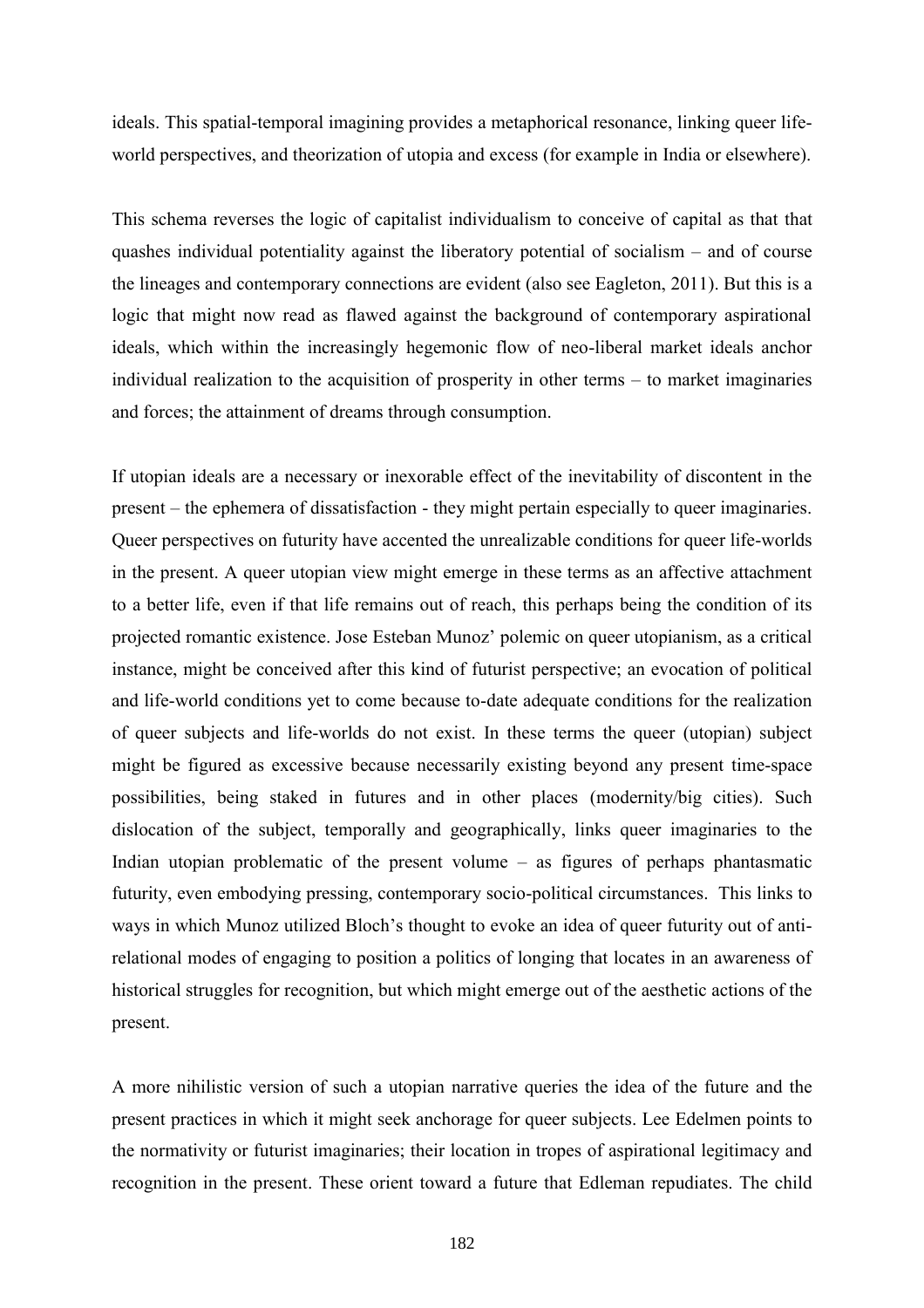(and law) signify the kind of future against which Edelman rails, as signifiers that carry with them forms of projected legitimacy. He famously rails;

Fuck the social order and the Child in whose name we're collectively terrorized; fuck Annie; fuck the waif from Les Mis; fuck the poor, innocent kid on the Net; fuck Laws both with capital ls and small; fuck the whole network of Symbolic relations and the future that serves as its prop. (Edelman, 2004: 29)

For Edelman queer utopianism is located in a future orientation that is not really queer – because a truly queer position might not be realized via heteronormative aspirational tropes. This is not to suggest that reproductive futures might not have been central to the queer movement, in India or elsewhere. However, it is to stress the forms of political traction that have emerged around the figure of the queer son or daughter as signifier for recognition – the queer child as located within the normative terrain of socially/legislatively legitimate kinship as opposed to performing as singular figure at the margins of relatedness. Relatedly, an excessively legally focused strategy for the realization of queer legitimacies has also been queried in the period after the reinstatement of IPC 377 by the Indian Supreme Court – raising questions about why the contemporary queer subject ought to orient toward the state and/or law as the locus for legitimate recognition – in the future (Nagar and Dasgupta, 2015; Narrain and Gupta, 2011). This too opens questions about the direction of queer politics and activism in India and its oft orientations toward cosmopolitan imaginaries, and by association in the relation to the city – as urban political sites in which the queer subject might be at once realized but lost.

## **The City or the Self?**

Siliguri and Barasat are small towns in the north and middle of West Bengal respectively. Siliguri, is the second largest town in West Bengal, with a population of 513 264 (census data, 2011). Siliguri is regionally significant for attracting new investment from out of the State. This is partly because of the city's strategic location near to a range of internal and cross-national borders. Hence, investment in the region has increased somewhat since the last State elections in 2011. Consequently, while in regional terms Siliguri is not so small, on a national scale the city certainly cannot be cast as a large metropolitan centre. Barasat, on the other hand, is a small town just on the outskirts of Kolkata in the North 24 Parganas district. It relies mostly on the sale of agricultural products with cotton weaving being a major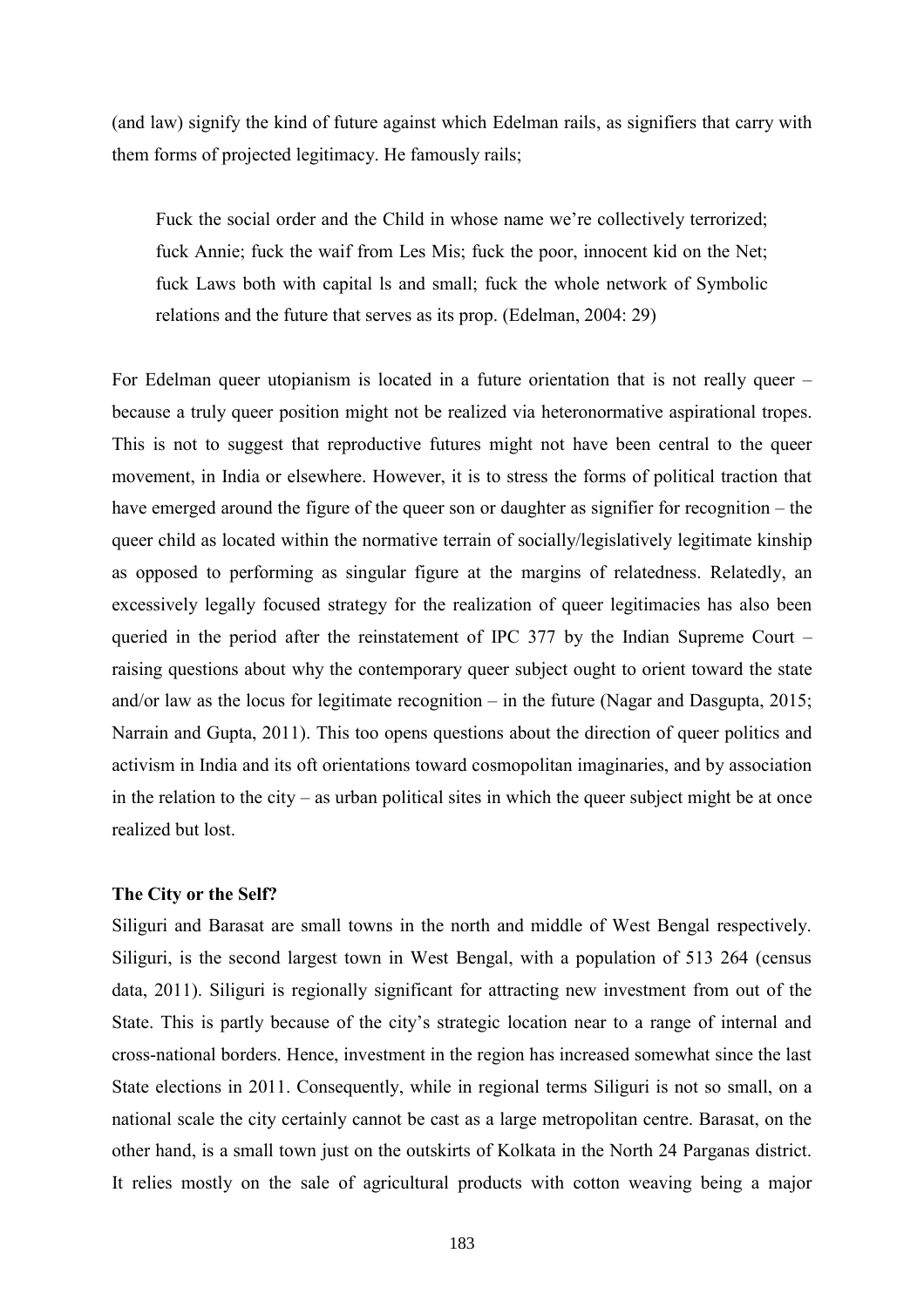industry. Most of the residents work in Kolkata due to the towns close proximity and transport connections.

For Aveek leaving Kolkata was very much about leaving his father. He had been living in Siliguri for about three years since 2012, at the time when field research for the present paper was conducted - and indeed Aveek has continued to live in the city since that time. Aveek felt that he had had a sense of himself as same-sex desiring since he was a child – not a realisation he could put an age to, but just an always already present sense of sexual difference. Aveek had done well in his school studies in Kolkata and after graduation had passed exams to study medicine. Yet he had felt stifled too by the trajectory that was opening up before him – a life mapped out across projected pathways to achievement and familial pride. Such aspirations resided in Aveek as somehow intolerable – a conformation to the role of successful son and so on that was unappealing in respect of what had felt like its looming normative constraints. Aveek reported this as an especially difficult and pivotal period in his life – one in which choices about the future transected directly with what were emerging with nascent imaginaries of what his life to come may be.

It was against this background that Aveek decided to leave home, to leave Kolkata; to alter the narrative he saw himself falling into and to open the trajectory that he wanted to claim for himself. He rejected medicine to study pharmacy, for which subject he had an offer to study in Siliguri. His decision provoked much consternation within his family – as a choice to study a less prestigious subject, with good but lesser prospects than a medical career per se. But for Aveek such a re-setting of his future horizons was intrinsic to the path he wanted to tread - to re-set the future against a set of normative aspirations that were closing in around him. The rejection of medicine for pharmacy; the move from Kolkata to Siliguri, the failure in terms of the narrative of successful son were intrinsic to the claiming of a queer life project.

Aveek became involved in sexualities activism in Siliguri, as one of the activists associated with founding 'Neel Phool (Blue Flower)' – a support and political advocacy group for sexual and gender minority persons on in the North Bengal region. Against this background, what is perhaps so resonant in Aveek's story are its common trajectories and reversals. The father as figure of repressive authority acted as a reminder of familial oppression for Aveek – a signifier in a narrative of self-realization against a perceived normative masculinity. In these terms a descriptions of a repressive situation (in his family, in Kolkata) was conceived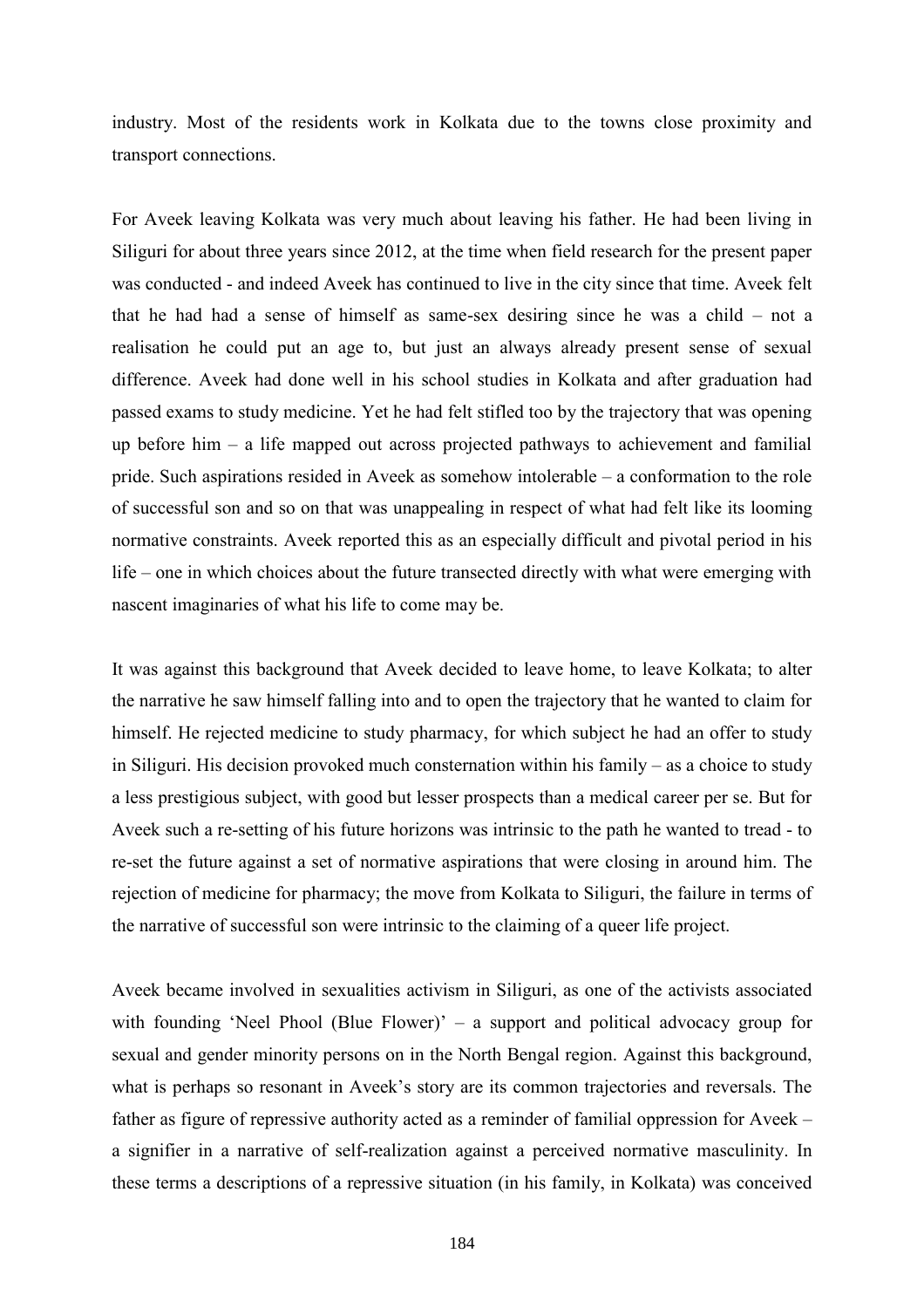of by Aveek as generative. The psychodrama mother-son dyad (Nandy, 2009) was not a strong feature of Aveek's story, or his usual account of himself. Rather, for him, his father loomed large as a figure to be turned away from. And this signified too the turning away from heterosexuality – and the locus or normative kinship. Orienting toward same-sex objects of desire (men in Aveek's case) meant treading the recursive narrative of rejection and repudiation. He did not confess his desires to his parents– rather he moves away, not only from his family and the city, but from the constraints of hetero-normative aspiration.

And for Aveek the smaller, admittedly growing and rapidly urbanizing town of Siliguri offered a potentiality that Kolkata did not. His story might be read as a claim to a future, but a repudiation of the future in other terms. The smaller town, where Aveek was admittedly an outsider, offered room to breathe in a way that Kolkata, as locus of familial expectations and normative expectations, did not. Siliguri was place where new horizons might open even within, or against the context of other imagined small-town limitations. And indeed Aveek's move there occurred at a time when narratives and possibilities of small-town queer activism in India were beginning to emerge and consolidate. This had been brought about by the work of activists in such locations who did not orient toward cosmopolitan queer activism, and in parallel by the at that time growth in funding for queer-type community-projects in regional towns in India, partly through investment in community-based rights and HIV prevention work by state governments (monies which since that time have contracted but which were instrumental in helping to support small town community projects for sexual and gender nonnormative peoples).

In evoking a small town/cosmopolitan contrast in respect of queer life-projects in West Bengal it is important to noted that Kolkata (as the main cosmopolitan context in the state) has no individual streets or neighborhoods identified as queer per se. Whilst spaces such as the Dhakuria Lake, the Nandan Complex and Minto Park are recognized as popular cruising grounds, there can be no straightforward mapping of such spaces as they are transient and constantly shifting with many former 'queer spaces' ceasing to exist or being transformed to other uses. However, despite this Kolkata attracts a large number of queer people from suburban and small towns scattered around West Bengal as a sort of utopic place which provides the temporary fulfilment of queer desires.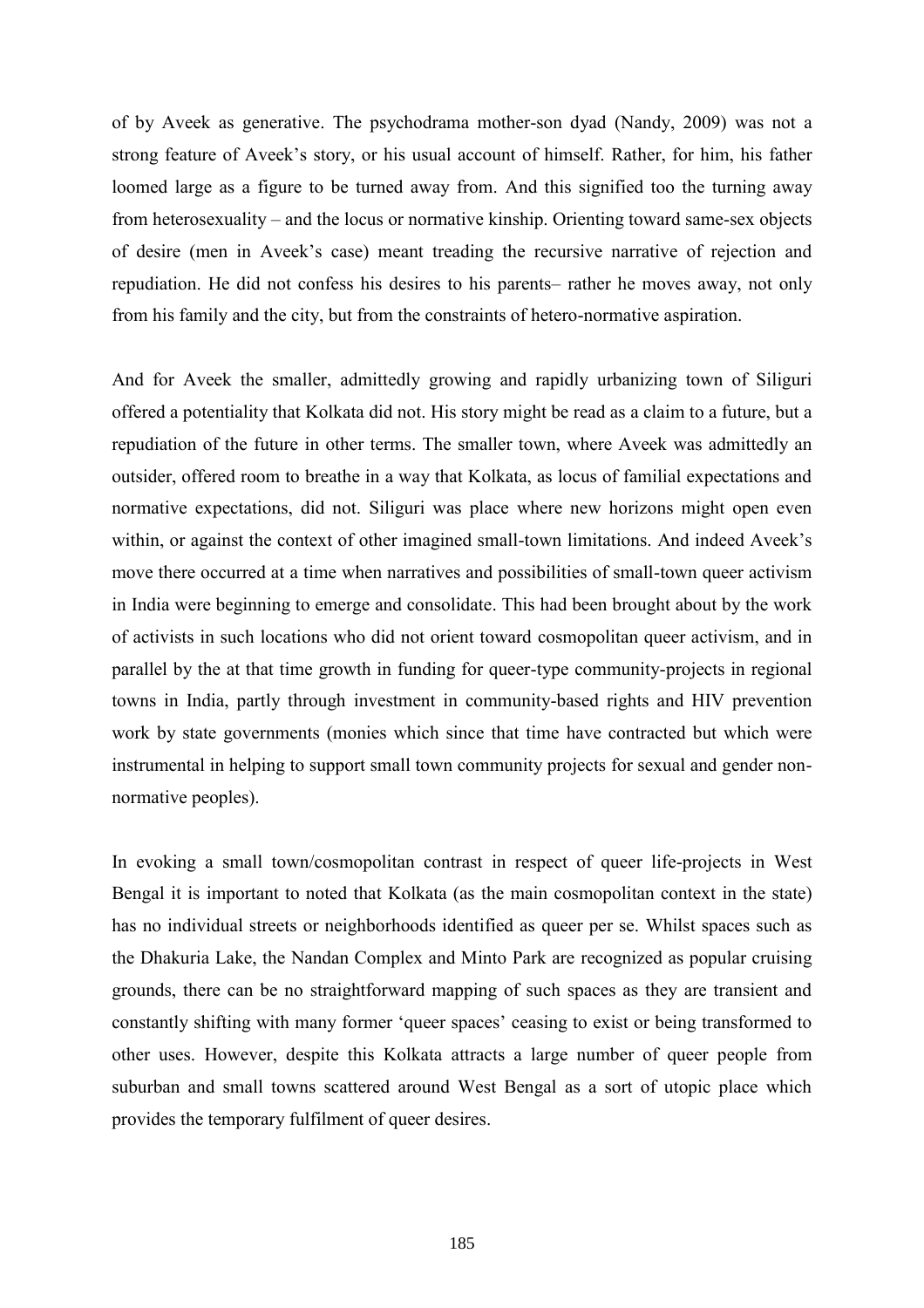Naveen lives in Barasat, a suburban town just on the outskirts of Kolkata. As a nineteen-year old he was just about to start studying at a local college in his town. Naveen stayed with his parents in a small one storied house with two rooms. He shared a tiny rectangular bedroom with his parents, which had a large bed, a small *alna*, and a small desk stacked with his books, a tape recorder and a few audio cassettes. There were also a few posters of Hindu gods belonging to his mother displayed alongside two-newspaper cut out pictures of the popular Bollywood films *Kaho Na Pyaar Hai* (Say its love, 2000) and a bare chested Aamir Khan from *Lagaan* (2001). Naveen wore his hair slightly longer than his parents liked and often chose to wear worn-out jeans and a loose checked shirt revealing a small pendant of Baba Lokenath (a popular Hindu mystic in Bengal).

Naveen, who identified as gay, revealed his inability to be a part of the 'happening' gay scene in Kolkata owing to his location. When asked what urban scene he referred to he spoke of the freedom to live openly in a big city, one where he could get lost and no one would be there to question his life choices. He spoke at length about Park Street, which he had visited a year ago with some school friends, recollecting the bright lights and restaurants. He also recalled the 'handsome men' who all noticed him on the streets. Naveen's exaggerated imagining of a queer Kolkata evoked a certain kind of complexity. The city was imagined as a utopian, in a sense – locations where erotic and queer pleasures were etched on to the cityscape. But this perspective might be seen as far removed from reality.

A city like Kolkata is officially and unofficially zoned with certain neighborhoods designated for different purposes. For example, there exists a flower district, a fish market district and red light areas for those soliciting sex. However, there exists no specific 'queer zone'. Pat Califia (1994) in her landmark essay 'City of Desire' argues that separating the city into designated areas of specialization allows certain needs to be met but these are often superimposed upon other areas. Thus whilst Nandan Complex, a government run theatre and cinematic cultural center is a family oriented area during the day it rezones itself as a queer cruising ground to meet the excessive demand of its space.

Naveen attended the Queer Pride parade in Kolkata in 2009, which he explained opened his eyes to the queer political movement in the city. This was something different from what he had expected the 'utopic' queer scene in Kolkata to be. In his own words he found this 'excessive'. The constant media intrusion and the fear of getting recognized back in Barasat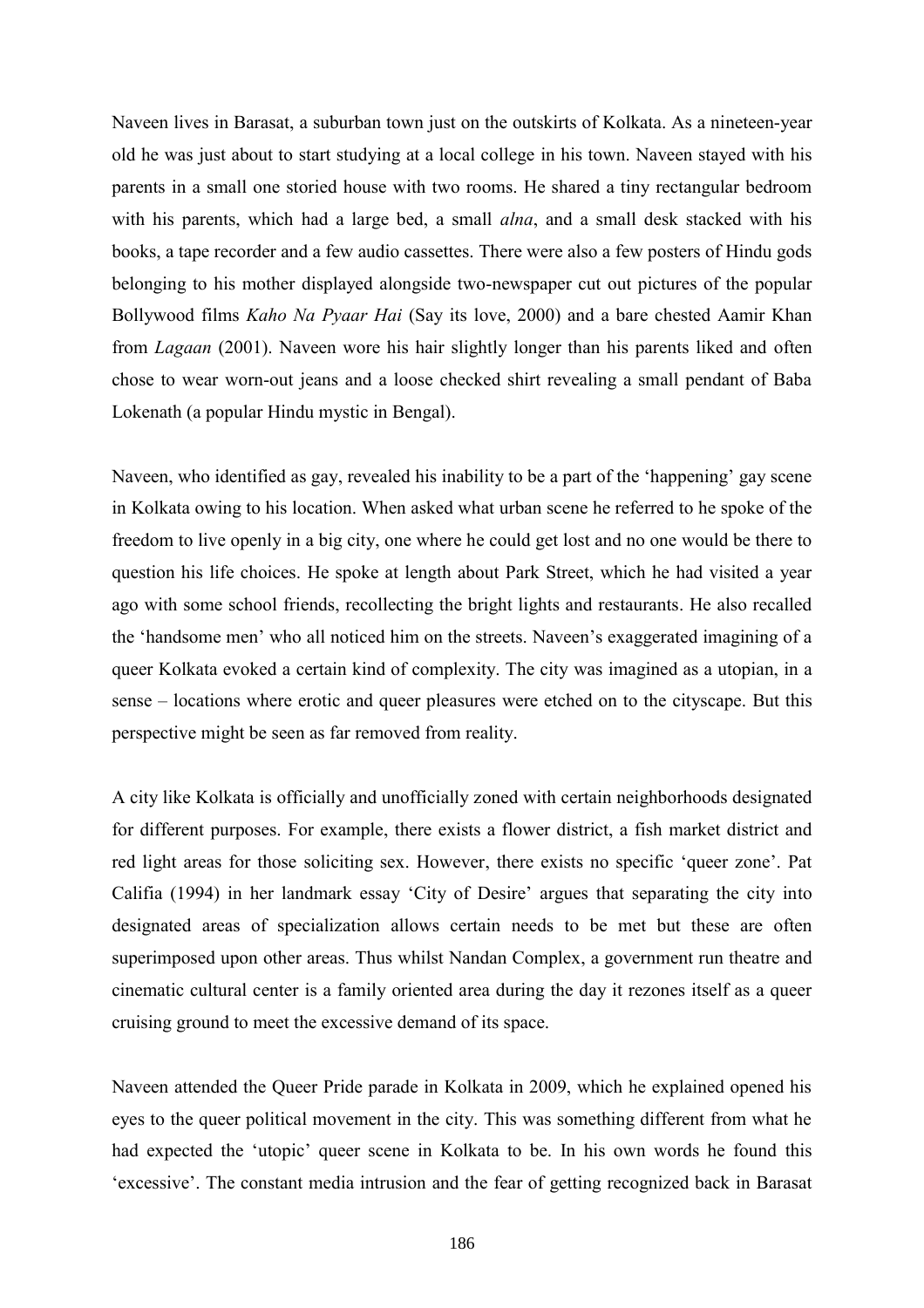played on his mind. Rather than feeling the sense of freedom he described earlier he felt he had to hide his gayness. As Foucault (1990) has theorized when individuals imagine they are constantly under surveillance, they learn to regulate their behavior to conform to the majority behavior and not draw attention. Naveen's initial lamentation about the urban and anonymous freedom in Kolkata that was so nearby to his hometown of Barasat was dashed by this experience. It suddenly became that Kolkata and not Barasat was the panopticon he was so desperate to leave behind.

We met Sagar in 2011, who also lived in Barasat. He had finished a degree in English literature from a local college and had aspirations of moving out from his home which he shared with his parents. He was certain once had a job he would be able to move to Kolkata, as he called it the 'big gay city'. At the time we met Sagar was surviving on giving some English tuition to school students near his home and made just about enough to occasionally travel down to Kolkata. He also had a few friends in Barasat who identified as *kothi*. When enquired whether this kinship and forging of a community with other queer men had developed a sense of belonging to his hometown, Naveen was ambivalent:

They are okay. But they identify as kothi. They say I am kothi too but actually I am gay. I can speak English and do I look that girly to you? Have you heard of the Kolkata Pink Parties now? The city is becoming modern like Bombay.

It was interesting to see Sagar reject a sexual identity that he considered lower class (those who cannot speak English) and gendered (girlish, effeminate). Contemporary Indian sexual subjectivities are formed through a synergy of the global and local and as Naveen identifies sexual modernity is almost synonymous to building one's identity across a Western global template (gay not *kothi*). Naveen did not want to be 'regional', his aspiration was to be a part of the global urban gay identity based in Kolkata.

Sagar did try to attend the Kolkata Pink Party that was hosted at Roxy, a popular nightclub in the city but was rudely turned away. This incident led to a furor on social media much to the dismay of the organizers who were genuinely trying to create to a queer space in the city for socialising outside the NGO and cruising places. As Dasgupta (2014) has argued this incident marks the politics of recognition. Whilst the incident was viewed as a case of transphobic screening, much more insidiously it was related to reading class. Class is linked intrinsically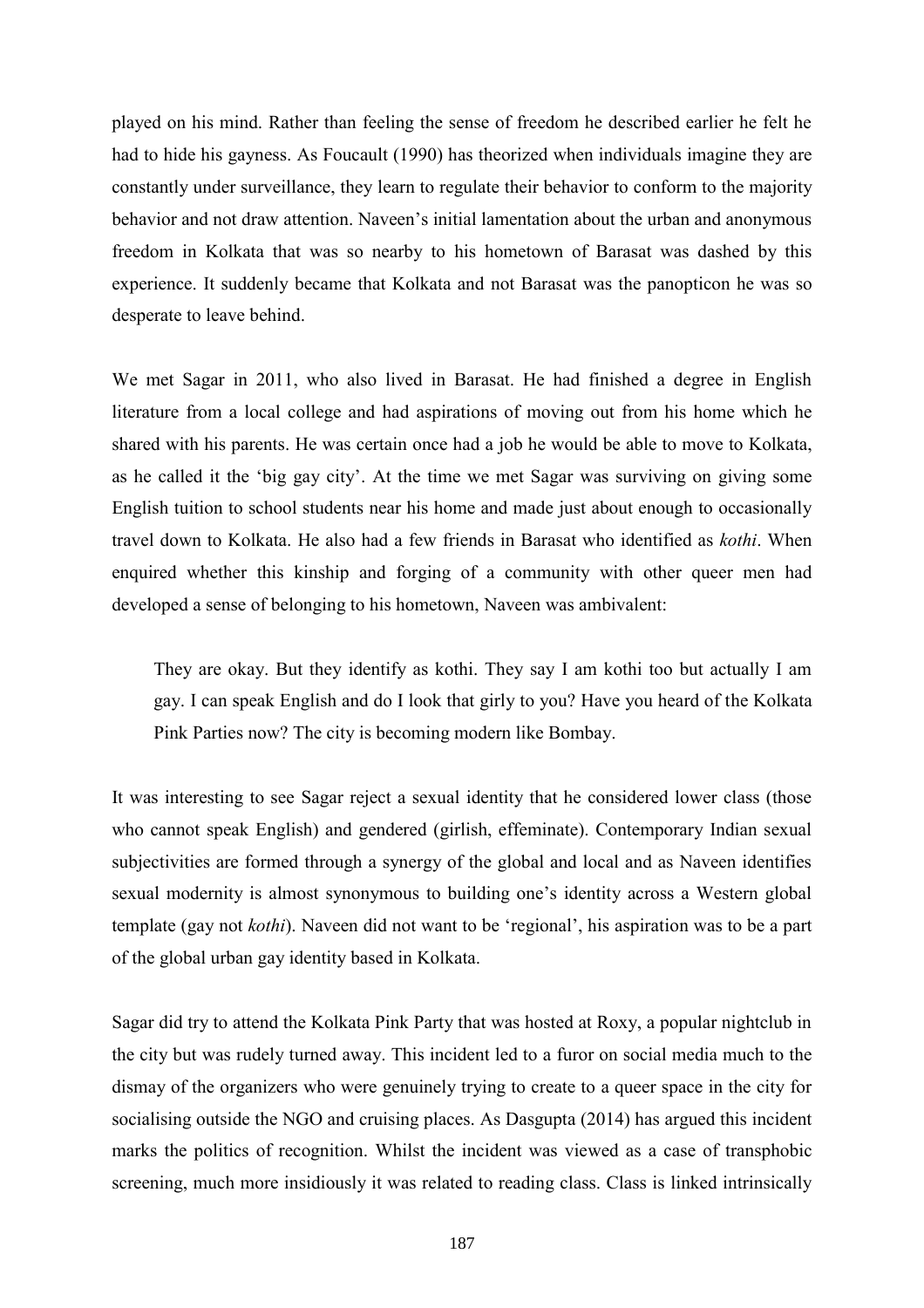to sexuality. Henderson (2013: 71) argues that 'recognition takes many forms, though some categories of social difference like sexuality have been more amenable to a positive politics of recognition, while others like class have been less so.' Sagar's recounting of this incident signals the fraught nature of recognition and belonging within the urban queer 'scene' in Kolkata.

In Sagar's words there is a sense of 'failure' that marks this incident. He kept saying '*ami parlam na'* (I could not). This failure of course goes hand in hand with capitalism and Kolkata's neoliberal modernity. Neoliberalism requires that one live within a system of success (economic, romantic, etc) and assimilate within that culture. Sagar's inability to assimilate and rejection from the urban (classed) queer scene in Kolkata marks his queer failure (Halberstam, 2011).

Sagar does not embrace this failure as Halberstam (2011:24) describes it, as 'alternative ways of knowing and becoming that is not unduly optimistic'. The city according to Sagar remains replete with multiple possibilities, especially since the reading down of section 377 and effective decriminalization of homosexuality in 2009 yet it also signals the dismantling of the 'utopia' that he had created for himself.

Sagar as of 2013 has found a small clerical job in Belgharia, another northern suburb which is some distance away from Kolkata. He does not yet make the kind of money he needs to be able to live in Kolkata but he has made peace with his hometown and his *kothi* friends. Whilst suburban towns such as Barasat offer little space for anonymity and being able to pass marks much of the narrative; Sagar's life-world evokes the dichotomy that exists between the globalizing tendencies to assimilate to a global queer culture as experienced in large urban cities and the worlds inhabited by economically marginalized young men such as Naveen.

The idea of the big city as some kind of a utopia, one that contains the excesses of social and economic diversity is challenged through Naveen and Sagar's narrative. Small towns such as Barasat are not just sites of origination and departure, rather they can become an important site that stands in contrast to the predominantly urban neoliberal queer modernity that gets evoked as a marker of development.

## **Room to Breathe**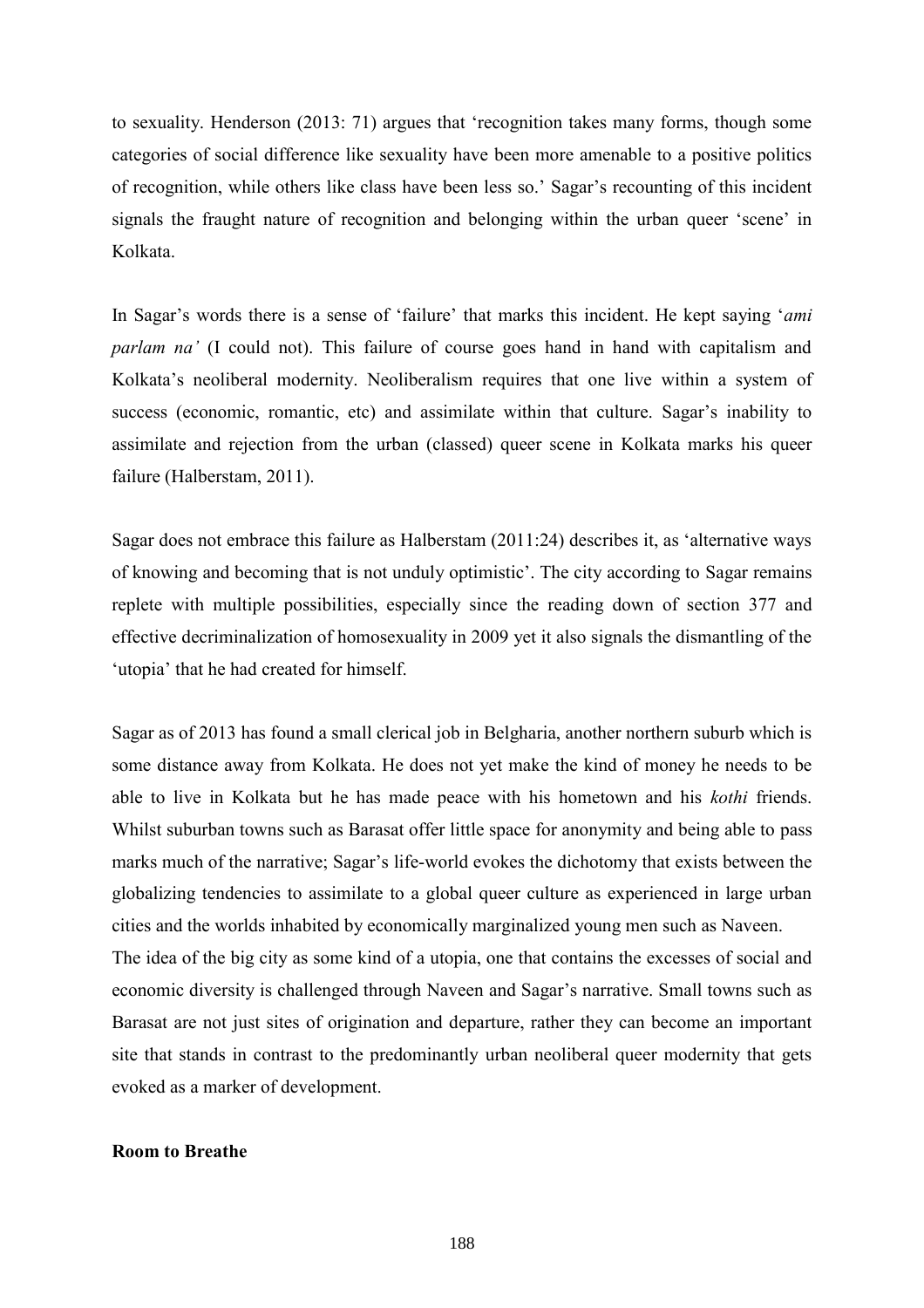Turning back to the website we began with in this essay and extending the elements of our ethnography in the wider field of media and representation what we encounter is a version of Indian sexual culture which is equally dealing with these issues of location, kinship and identity in an overtly simplistic form – this is both ironic and profound. The cultural stereotyping on display was sobering but revealing – signifying an attempt to convey something about Indian 'sexual culture' and values and locating this 'sexual culture' in tropes such as 'karmic cycles'. The website's information page attempts to analyze the contemporary situation in respect to same-sex desire in India via a seemingly culturally oriented account. The website posits the realization of improved futures of 'LGBT' subjects in India through a resolution and transgression of the mother-son psycho-drama intrinsic to the given narrative as a way of opening up to new kinds of (sexual) futures – represented as more modern and progressive.

At the same time however, this natal familial connectivity is also conceived of as the route to change. Utopia-Asia cites recent popular media interventions by families that were involved in advocating for their 'queer children' during the Supreme Court's review of the reading down of IPC 377 in 2012. Family is thus suggested as the key to change, as a force to mobilize against potentially regressive legal reforms. Themes and ideas pertaining to tradition and modernity are brought into relation here. The parents here evoke kinship as a means to stake a claim for the legitimately accepted same-sex desiring child – in law. Maternal (and fraternal) love acts here as a provocation within present politics aimed at positive queer recognition. The queer child is claimed as a valid subject for progressive modernity (and a lawful future) secured within the authenticating traditions of natal family.

This highly stereotyped version of Indian sexuality is problematic for all sorts of reasons. To name a few: (a) the reification of cultural archetype over and above attention to actual relations, (b) the projected imaginary of the out, self-identifying same-sex sexual subject as the only viable figure for queer futurity, (c) the static cultural matrix of family life portrayed as both engendering and repressing queer sexualities. This is a familiar Foucauldian-type scenario, in which conditions of power are seen to affect the subject, emerging out of dynamics of repression. Repression in these terms becomes generative rather than suppressive or eradicating (Foucault 1990). This analysis has a particular resonance in the Indian socio-cultural scenario, where same-sex desires have so oft been described sociologically as both present and absent at the same time; recognized but disregarded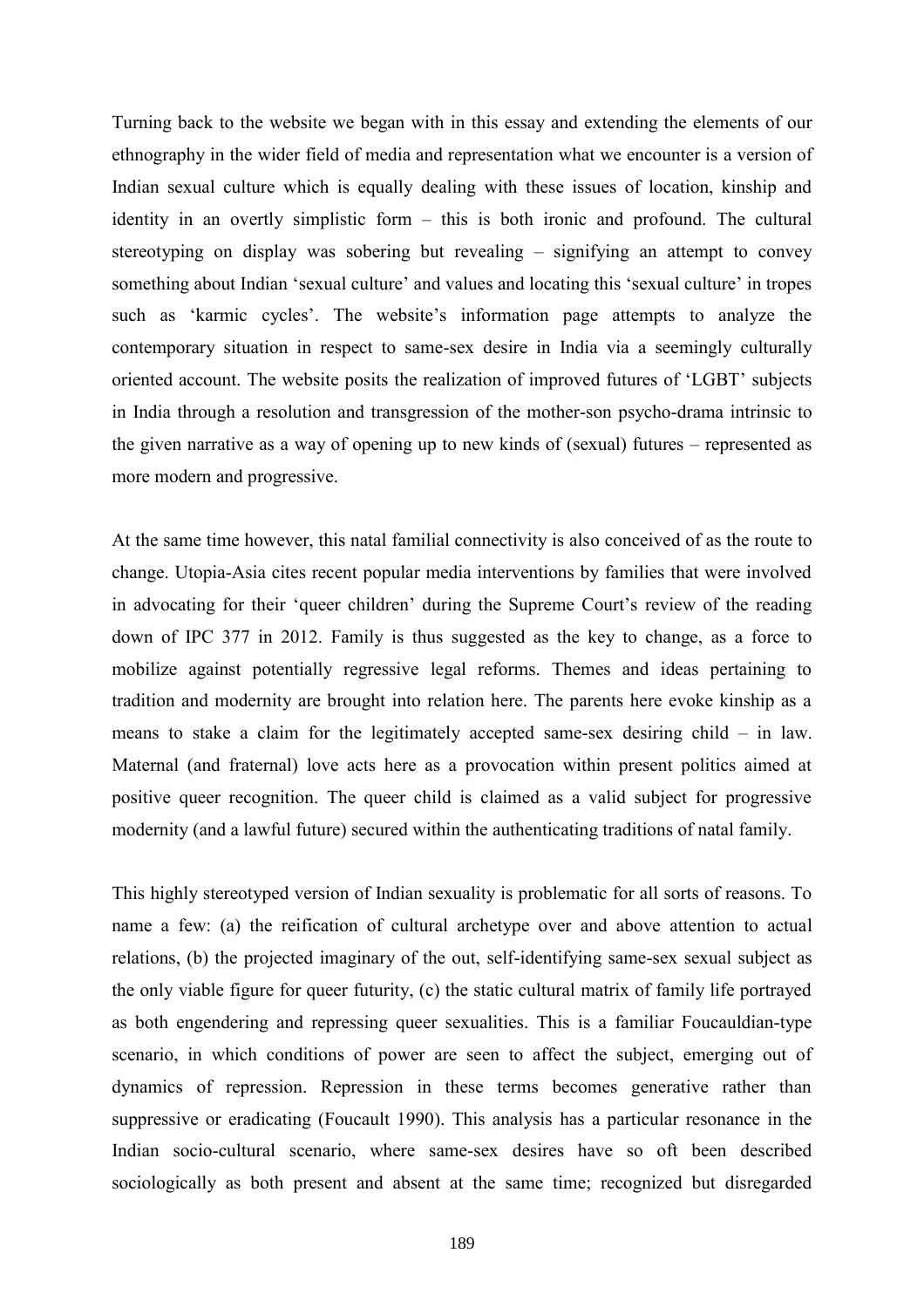(Srivastava 2004). This is why much contemporary praxis has centered on reclaimed histories (stressing same-sex desires in Indian 'cultural tradition'). Yet much work in this vein has also accented uncomfortable relations with negative repressive past attributes of governance and power in India (such as colonial laws pertaining to gender and sexuality). In these terms the past is often claimed and denounced in complex multifaceted cultural-political forms in queer praxis.

As an example of such a process we can take the case from 2015, when Padma Iyer, mother of a queer activist Harish Iyer, placed an advertisement seeking a groom for her son in the matrimonial section of the tabloid newspaper *Mid Day.* The advertisement read 'Seeking 25- 40 well settl(e)d, veg(etarian), animal loving groom, for my son Harish (Caste No Bar) (Iyer Preferred).' Iyer claimed that three major newspapers refused to carry the advertisement because it was 'illegal' (on the basis of pertaining to a same-sex relationship). Whilst several newspapers and media outlets both in India and the West have celebrated this advertisement as a significant and provocative exemplar in queer rights actions (one signified through heteronormative marriage), on closer inspection the advertisement reveals some of the complex ways in which queerness and social identity is reflected in contemporary India. The advert openly seeks a 'well placed' (read upper class) and 'Iyer preferred' (read upper caste) groom, for sanctioned matrimony in a state which still upholds IPC 377, and which criminalizes consensual non-heteronormative sex. Caste preference far from subverts tradition. The Iyer caste are Brahmins at the very top of the caste hierarchy. The imagined queer (homonormative) utopia then in this case might be read as building on the endurance of class and caste discrimination. Queer activists had heated debates on social media regarding this advertisement and came from both sides of the debate. Whilst some were supportive of the gesture, others were quick to admonish it.

The kind of scenario described evokes complex resonances for imagining same-sex desires and utopian politics in India. As the editors of the present volume have proposed, evocations of Indian neo-liberal futures are so often bound to the fashioning of the past as a consumable product, for instance through the neo-feudal excesses of contemporary fashion design and heritage spectacles merging with the projection of India as a contemporary superpower in various forms of public display. The past, both real and imagined, runs into the present and projected futures in intrinsic ways in Indian modernity – as ways to advertise a unique market and culture.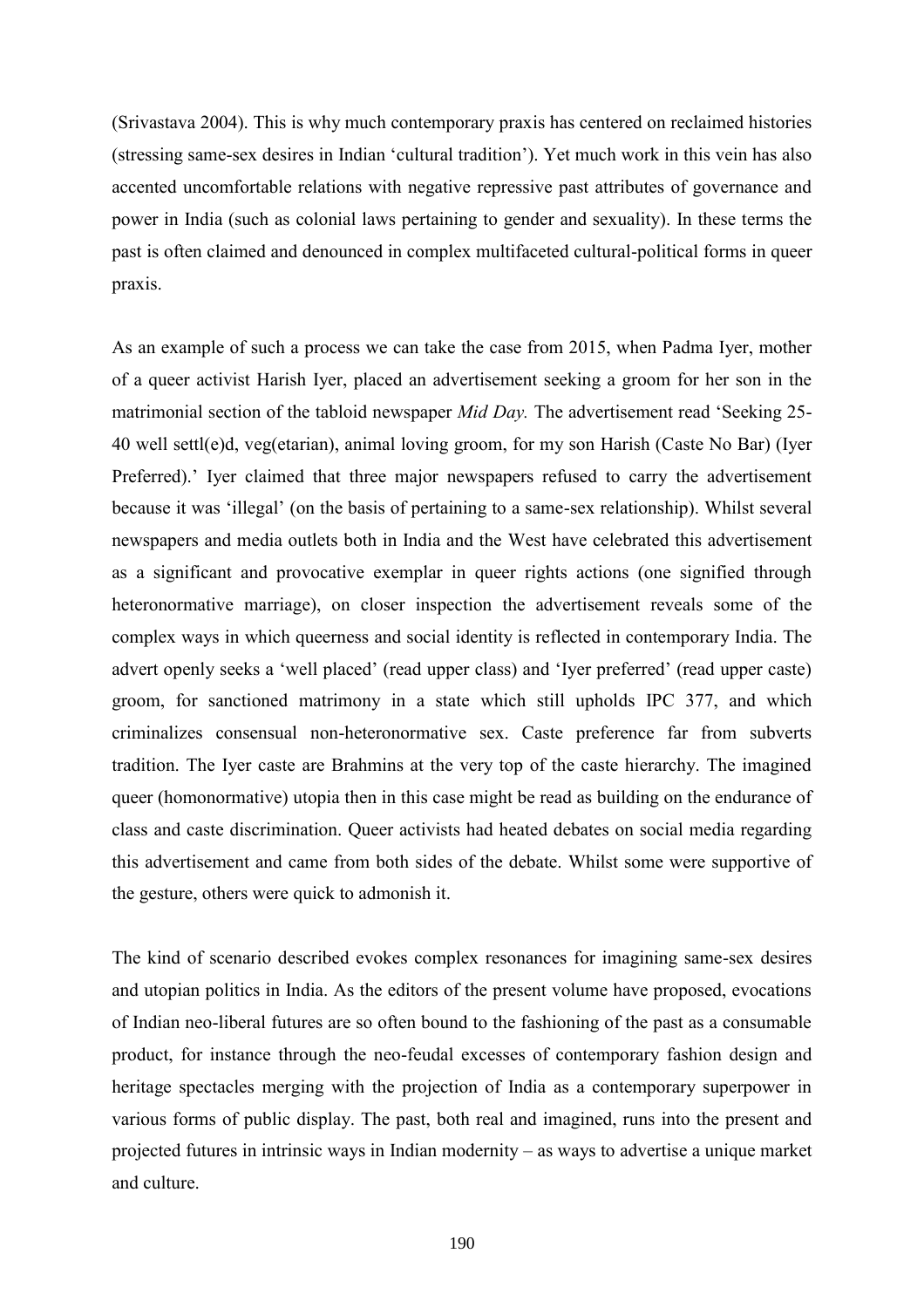This same quality might be evoked in tensions pertaining to the location of queer/same-sex desiring/gender non-normative subjects within an Indian utopian ideal. Returning to the case of law, after taking consultations during 2012, the India Supreme Court ruled in 2013 that the prior 'reading down' of section 377 of the IPC 377 by the Delhi High Court in 2009 had been illegitimate and that the matter ought to have been referred to parliament. This was de-facto taken and reported internationally as a re-criminalization of homosexuality by the India judiciary, although in practice the scenario is more complex. IPC 377 might represent a criminalization of homosexuality but in a manner that outlaws sex against the order of nature as opposed to making explicit reference to homosexuality per se. Moreover, for the great majority of gender non-normative and same-sex desiring and practicing subjects in India, everyday discrimination and social inequity takes place with little recourse to law. This may be especially so for those who are most disenfranchised, perhaps from working class, and/or non-urban backgrounds, and who might lack political, social and economic capital (Dutta 2012). In these terms the queer social movements that have galvanized around and against IPC 377 may not connect well to the needs of many, who might feel alienated and excluded by the tropes of identity with which cosmopolitan queer social movements. In these terms peri-urban, non-cosmopolitan queer subjects might have felt themselves as located outside of Indian project queer modernities – as subjects whose life-worlds do not represent a suitable modernity (Boyce, 2007; Boyce, 2013, Dutta, 2012). Jasbir Puar's (2007) concept of homonationalism has been influential in arguing how nations and societies where non heterosexuals have been traditionally configured as 'criminals' and perverts have in more recent times included into its fold queer citizens as worthy of protection and legal recognition. But more insidiously, as she argues, this inclusion process is selective and in turn reinforces new forms of social divisions.

Within prevailing narratives, peri-urban/rural queer life-worlds may be represented as hard to reconcile with utopian queer imaginaries, in India. Such life-worlds might most often be analytically or politically located within imaginaries of repressive community and family; this being linked to the social pressure and psycho-dramas that militate against the realization of full, modern, self-identifying sexual subjectivities. This is a prevailing narrative within imaginaries of queer lives in small towns, as sites that need to be left in order for fully realized sensibilities to take shape.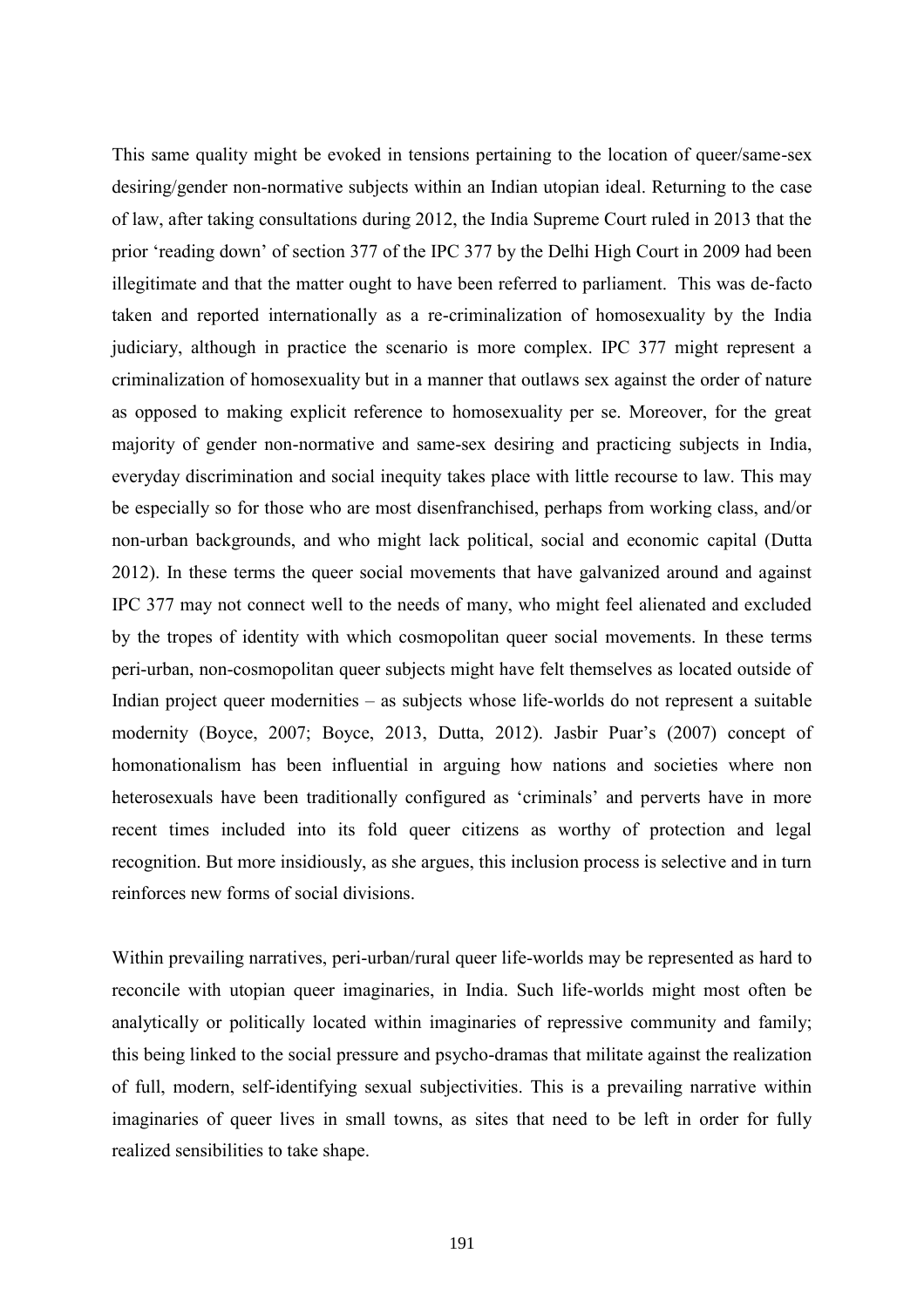This kind of imaginary of queer life-worlds as realizable elsewhere has been intrinsic to queer utopian imaginaries. For example, several of the stories from a recent anthology, *Out: Stories from the New Queer India* (Hajratwala, 2012) dealt with issues of queer migration to bigger cities and foreign countries but also about its failure and returning home. Angela Jones (2013) has reminded us that queer utopias might emerge in sites that resist normative regulation. Jones links utopia to aspirational ideals. She argues that utopia is a spatial feelingspace with room to breathe. Citing Sarah Ahmed's evocation of happiness and 'our' compulsive need to find happiness, Jones (2013:2) proposes that queer futurity is not 'just about crafting prescriptions for a utopian society… but making life more bearable in the present, because in doing so we create the potential for a better future.' Jones recalls Ahmed's reading of the word aspiration to remind us of the word's etiology – associated not only with projects aimed for a future better life, but with breathing – in spaces that allow room for air (and by association in this case queer recognition). Our interlocutors also evoke what Ahmed (2010:121) calls the 'melancholic migrant', one who does not let go of their racist suffering and the pressure that queers immigrants face in 'forgetting' the racism of their surrounding to comply with the happiness of the queer scene. Ahmed identifies that the legal rights and recognition given by the State to queer citizens often act to obliterate and disguise the class and labor struggle of diverse queer worlds which do not conform to the projected queer utopia – and its often cosmopolitan locations.

Queer lives in South Asia evoke complex ideals of what futurity and utopia look like. The cultural matrix of Indian same sex lives is linked explicitly to the idea of the repressive family and society and a resolution always points to the utopia being elsewhere. However, as our ethnography shows, the queer subject in India emerges beyond this projected reality and in several ways questions and disrupts queer neoliberal progress. Utopia in this context can then be thought of as hope as well as discontent. Hope indeed is an intrinsic quality of utopian imaginaries, of realizations that will be achieved elsewhere. While projecting new futures Aveek, Naveen and Sagar are also rejecting other ideas of futurity altogether. Queer utopia suggests hope for a better future, one that need not be dictated by Indian neoliberal policies. The potentiality of the future that emerges from peri-urban India gives an insight into the quotidian ways in which queer utopic visions are created.

The relationship between modernity, queer desires and the Indian state is marked primarily through the fight for securing sexual rights which posit the queer subjects as a project of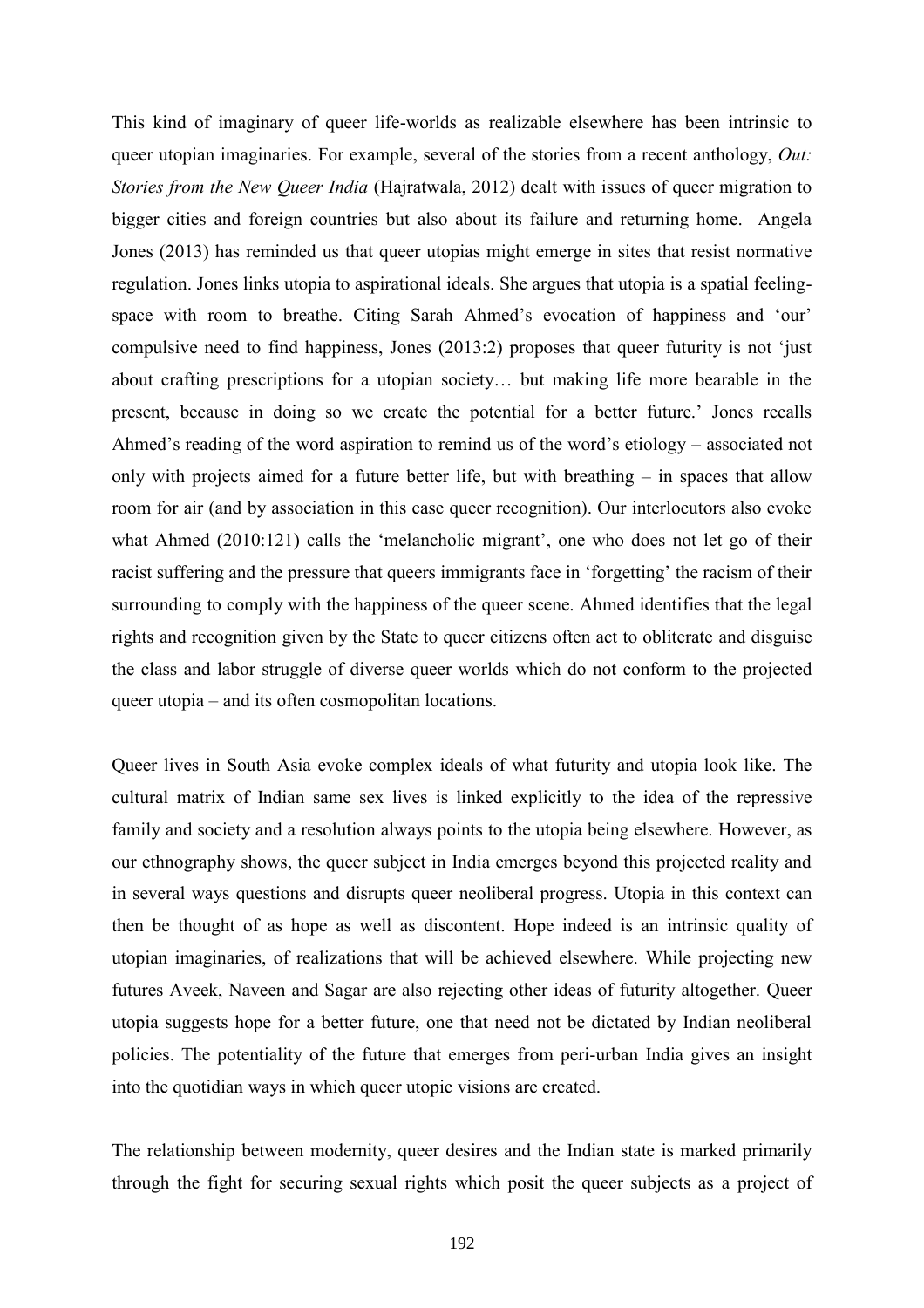Indian modernity, one who is capable to forge love and free to live according to one's choice. Our ethnography suggests that a feeling of failure also haunts the formation of queer subjects in India. In a neoliberal Indian state that engineers success for a few, failure and 'queer failure' to borrow Halberstam's (2011: 88) term becomes a location for resisting, dismissing and refusal to conform. Failure can be counted as a positional tool, 'the weapon of the weak' and as a form of critique. Queer utopia is an assemblage of experiential realities of failure and discontent but also the potential to resist neoliberal queer subjecthood.

# **References**

Ahmed, Sara. 2010. *The Promise of Happiness*. Ann Arbor: Duke University Press.

Banerjea, Niharika. Brown, Kath. Bakshi, Leela. and Ghosh, Subhagata. 2016. 'Writing through Activisms and Academia: Challenges and Possibilities' in G. Brown and K. Browne (Eds.). *The Routledge Research Companion to Geographies of Sex and Sexualities.* London: Routledge.

Barton, Bernadette. 2013. *Pray the Gay Away* New York: New York University Press.

- Beaumont, M. 2010. Reinterpreting Oscar Wilde's Concept of Utopia: *The Soul of Man Under Socialism.* The Soul of Man: Oscar Wilde and Socialism – and 'OSCHOLARS' Special Issues – Spring http://www.oscholars.com/TO/Specials/Soul/Soul-Beaumont.htm
- Bloch, Ernst. 1986. *The Principle of Hope*, 3 vols. Trans. Neville Plaice, Stephen Plaice and Paul Knight. Cambridge, MA: MIT Press.
- Boyce, Paul. 2007. '(Dis)locating men who have sex with men in Calcutta: subject, space and perception'. In Bose, B. and Bhattacharyya, S. (Eds.) *The phobic and the erotic: the politics of sexualities in contemporary India*, 399-416, Kolkata: Seagull Books.
- Boyce, Paul. 2013. "The Object of Attention: Same-Sex Sexualities in Small-Town India and the Contemporary Sexual Subject." In *Sexuality Studies*, edited by S. Srivastava, 183– 202. Delhi: Oxford University Press.
- Califia, Pat. 1994. Public Sex: The Culture of Radical Sex. California: Cleis Press.
- Dasgupta, Rohit K. 2014. 'Parties, advocacy and activism: interrogating community and Class in digital queer India. In, Pullen, C. (eds.) *Queer Youth and Media Cultures.*, 265-277, Basingstoke: Palgrave Macmillan.
- Dasgupta Rohit, K. 2015. 'Articulating dissident citizenship, belonging, and queerness on cyberspace.' *South Asian Review*, 35(3): 203-223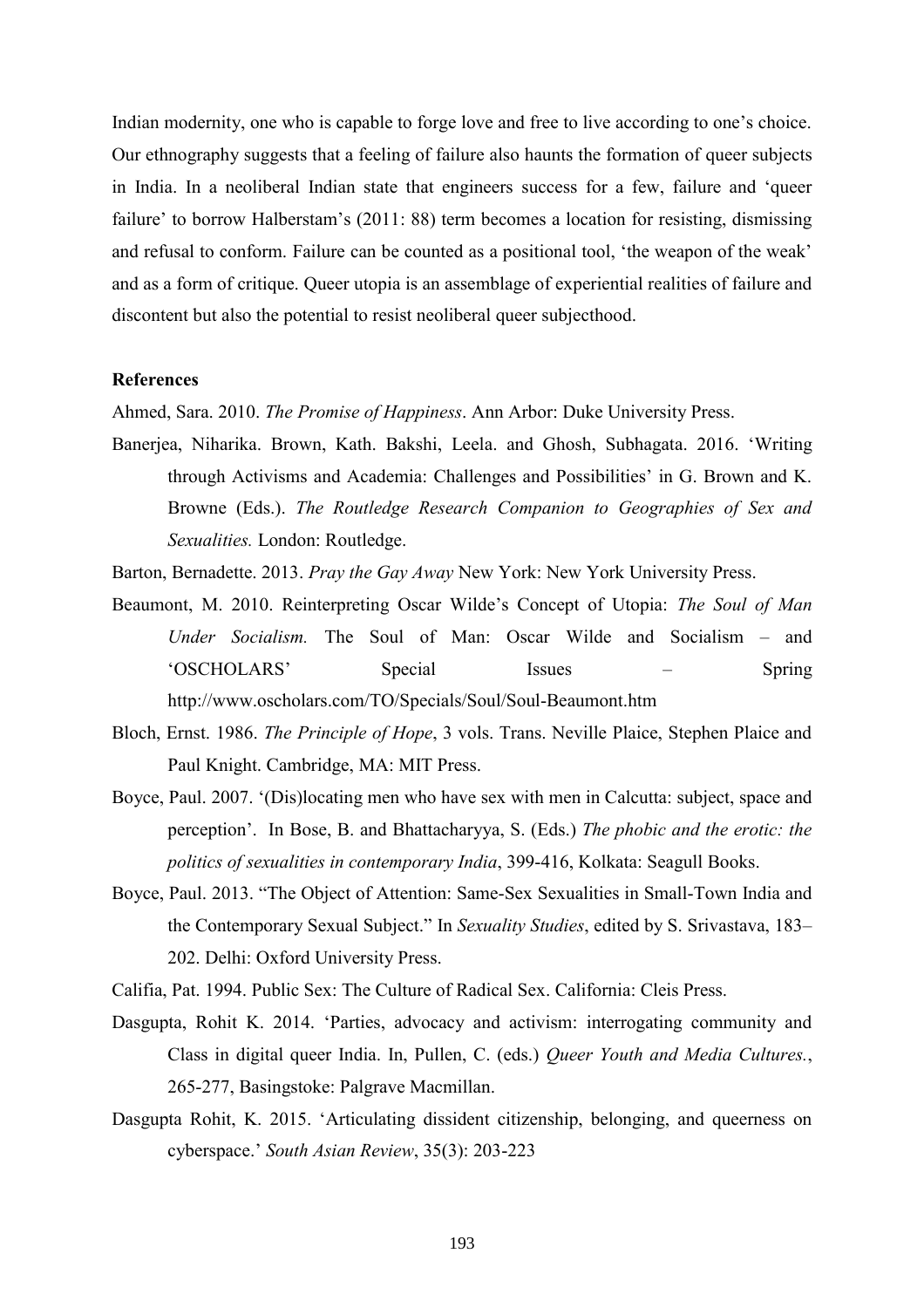- Dasgupta, Rohit, K. Forthcoming. *Digital Queer Cultures of India: Politics, Intimacies and Belonging*. London: Routledge
- Dutta, Aniruddha. 2010. "An Epistemology of Collusion: Hijras, Kothis and the Historical (Dis) continuity of Gender/Sexual Identities in Eastern India." *Gender & History* Special Issue: Gender History Across Epistemologies 24(3): 825–849.
- Eagleton, Terry. 2011. *Why Marx Was Right?* New Haven: Yale University Press.
- Edelman, Lee. 2004. *No Future: Queer Theory and the Death Drive*. Ann Arbor. Duke University Press.
- Engebretsen, Elizabeth, L. 2012. 'On Urban Anthropology in Contemporary China.' In, Pardo, I and Prato G. (Eds.). *Anthropology in the City: Methodology and Theory*., 191-213, London: Routledge.
- Foucault, Michel. 1990. *The History of Sexuality* Vol. 1. Vintage Books.
- Halberstam, Judith Jack. 2011. *The Queer Art of Failure*. Durham: Duke University Press.
- Jones, Angela. 2013. *A Critical Enquiry into Queer Utopias*. London: Palgrave Macmillan.
- Manalansan, Martin. 2003. *Global Divas: Filipino Gay Men in the Diaspora*. Ann Arbor. Duke University Press
- Munoz, Jose. 2009. *Cruising Utopia: The Then and There of Queer Futurity*. New York. New York University Press.
- Nagar, Ila and Dasgupta, Debanuj. 2015. 'Public Koti and Private Love: Section 377, Religion, Perversity and Lived Desire.' *Contemporary South Asia* 23(4): 426-441.
- Nandy, Ashish. 2009. *The Intimate Enemy: The Loss and Recovery of Self Under Colonialism*. New Delhi. Oxford University Press India.
- Narrain, Arivind and Gupta Alok. 2011. eds. *Law Like Love: Queer Perspectives on Law*. Delhi. Yoda Press.
- Osella, Caroline and Osella, Filippo. 2006. *Men and Masculinities in South Asia*. London. Anthem Press.
- Puar, Jasbir. 2007. *Terrorist Assemblages: Homonationalism in Queer Times.* Ann Arbor. Duke University Press.
- Shahani, Parmesh. 2008. *GayBombay: Globalisation, Love and Belonging in Contemporary India*. New Delhi: Sage.
- Sinha, Mrinalini. 1995. *Colonial Masculinity: The 'manly Englishman' and The' Effeminate Bengali' in the Late Nineteenth Century.* Manchester. Manchester University Press.